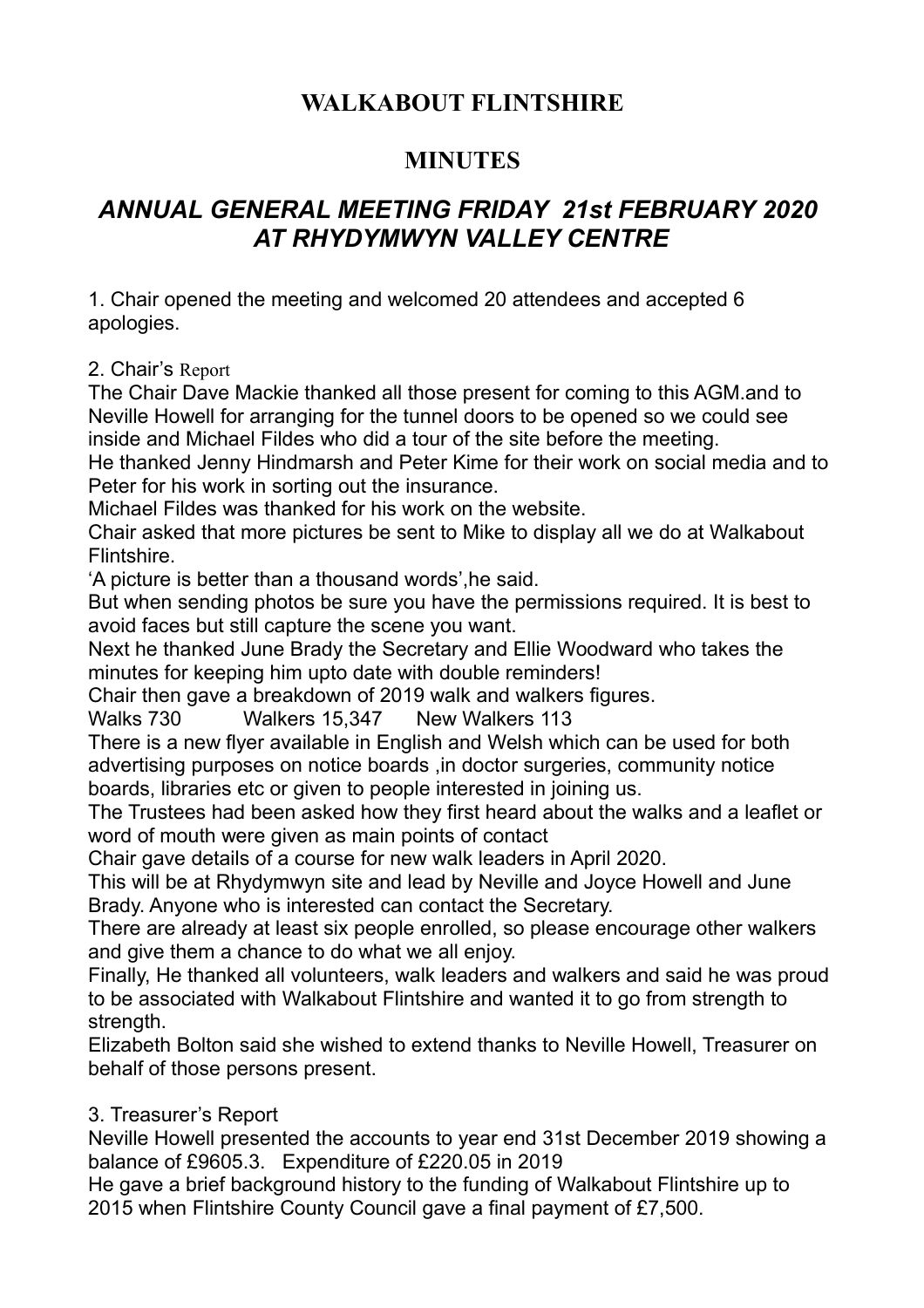This together with monies raised by Friends of Walkabout Flintshire through fundraising events formed the original capital amount. of £11000.

The expenses this year were for FLVC membership, Secretary's expenses relating to WAF activities and Insurance.

Brian Bennett asked what was covered by insurance.

Neville explained it was to cover Walk Leaders only, in the case of a walker making a claim against a Walk Leader for an event occuring during a walk.

Full accounts are shown below

4. Election of Trustees

No one has come forward and asked to be considered as a Trustee so all existing Trustees agreed to continue in their role.

Dave Mackie Stan Jones Arwell Roberts Neville Howell Joyce Howell Elizabeth Bolton Carole Worger Gill Harrison Peter Kime June Brady Michael Fildes Buddug Neale Two co-opted members were un-co-opted.Jenny Hindmarsh and Eleanor Woodward from the Administration team.

6.Open Session

Gill Harrison asked about appointing Trustees in the future. This matter will be dealt with at a Trustee meeting. She also stated that Trustees do not have to be Walk Leaders.

The Secretary was asked which areas the new Walk Leaders would be from,June answered Llanasa, Penyffordd, Mold and Buckley.

Brian Bennett thought that people may be put off training by legislation ie) Duty of Care.

Gareth Parry said it was difficult at Halkyn to interest people in coming forward.

Neville Howell said that trained leaders walking in the middle and end of a group of walkers were most necessary. Social interactions were very important on a walk both by being inclusive of new walkers and walkers advising each other of hazards en route.

Chair closed the meeting at 2.35pm 7. The date of the next AGM to be advised.